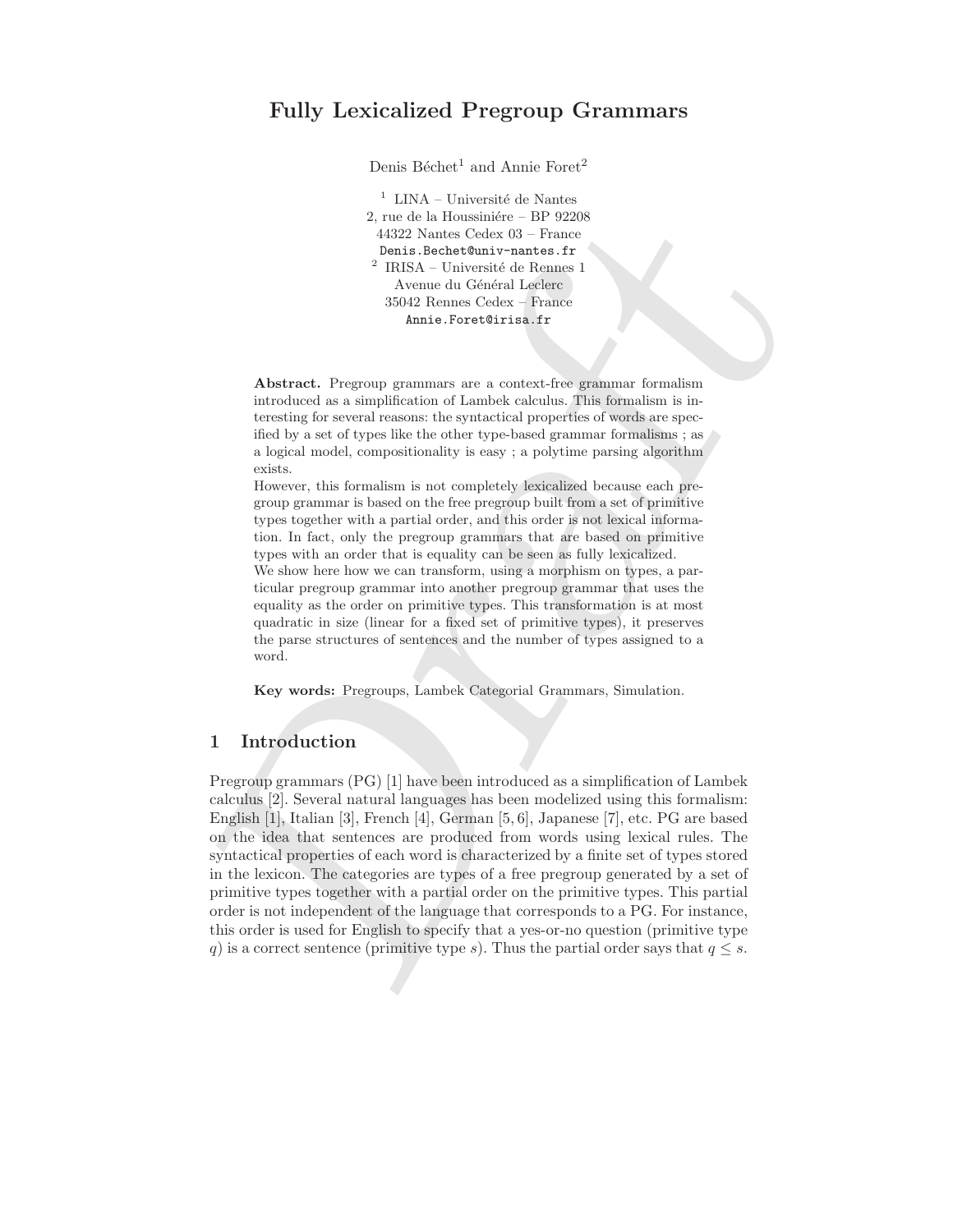This partial order is not lexicalized but corresponds to global rules that are specific to a particular PG. Is it then possible to find a PG that is equivalent to a given PG but where the partial order on primitive types is universal ? Moreover, we hope that the computed PG is not too big if we compare it to the source PG and if it works in a similar way as the source PG.

Using mathematical words, it means that transformation must be polynomial in space (the size of a resulting grammar is polynomially bounded by the size of the source grammar) and should be a homomorphism from the source free pregroup to the resulting free pregroup that must also satisfy the converse of the monotonicity condition.

Componentation vorteins and eath solution in the byparities of the size of a resulting grammar is polynomially bounded by the size<br>in space (the size of a resulting grammar is polynomially bounded by the size<br>of the solut The paper defines such a transformation. The size of the resulting grammar is bounded by a second degree polynomial of the initial grammar. Moreover, for all the PG that are based on the same free pregroup, this transformation is linear. The size of the tranformed PG is bounded by the size of the source PG four times the number of primitive types of the free pregroup of this PG, plus a constant. This transformation defines a homomorphism of (free) pregroups. A pregroup grammar is transformed into another pregroup grammar that associates the same number of types to a word as the source grammar: a k-valued grammar is transformed into a k-valued grammar.

After an introduction about PG in section 2, the paper proves several lemmas that are necessary for the correctness of our transformation (the source and the resulting PG must define the same language). The transformation is defined in section 4.2, its properties are detailed in the remaining sections. Section 7 concludes.

## 2 Background

**Definition 1 (Pregroup).** A pregroup is a structure  $(P, \leq, \cdot, l, r, 1)$  such that  $(P, \leq, \cdot, 1)$  is a partially ordered monoid<sup>3</sup> and l, r are two unary operations on P that satisfy for all primitive type  $a \in P$   $a^l a \leq 1 \leq aa^l$  and  $aa^r \leq 1 \leq a^r a$ .

**Definition 2** (Free pregroup). Let  $(P, \leq)$  be an ordered set of primitive types,  $P^{(\mathbb{Z})} = \{p^{(i)} \mid p \in P, i \in \mathbb{Z}\}\$ is the set of atomic types and  $T_{(P,\leq)} = (P^{(\mathbb{Z})})^* =$  ${p_1^{(i_1)} \cdots p_n^{(i_n)} \mid 0 \leq k \leq n, p_k \in P \text{ and } i_k \in \mathbb{Z}}$  is the set of types. The empty sequence in  $T_{(P,\leq)}$  is denoted by 1. For X and  $Y \in T_{(P,\leq)}$ ,  $X \leq Y$  iff this relation is deductible in the following system where  $p, q \in P$ ,  $n, k \in \mathbb{Z}$  and  $X, Y, Z \in T_{(P,\leq)}$ :

<sup>&</sup>lt;sup>3</sup> We briefly recall that a *monoid* is a structure  $\langle M, \cdot, 1 \rangle$ , such that  $\cdot$  is associative and has a neutral element 1 ( $\forall x \in M : 1 \cdot x = x \cdot 1 = x$ ). A partially ordered monoid is a monoid  $\langle M, \cdot, 1 \rangle$  with a partial order  $\leq$  that satisfies  $\forall a, b, c: a \leq b \Rightarrow c \cdot a \leq$  $c \cdot b$  and  $a \cdot c \leq b \cdot c$ .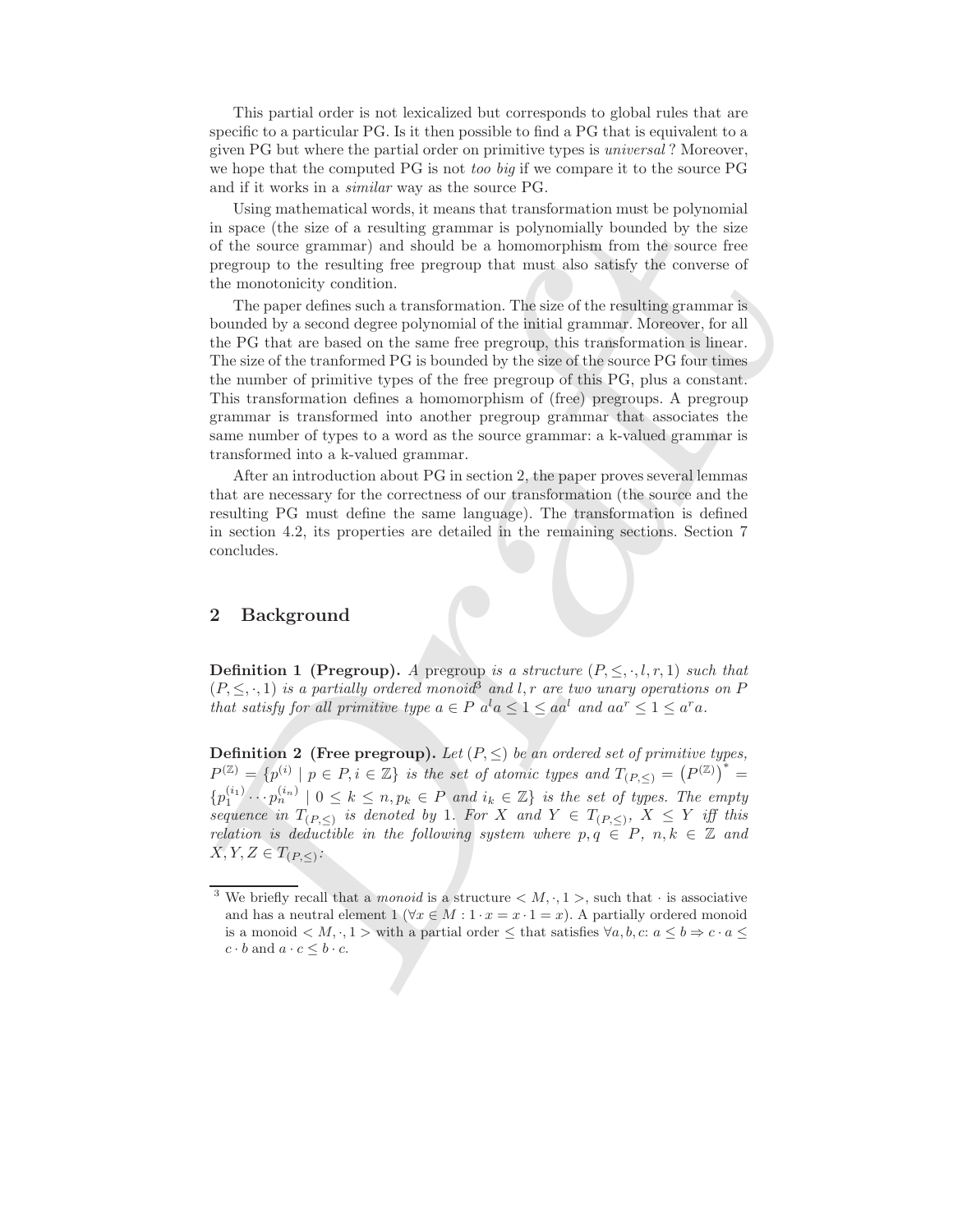$$
X \leq X \quad (Id) \qquad \frac{X \leq Y \quad Y \leq Z}{X \leq Z} \quad (Cut)
$$
\n
$$
\frac{XY \leq Z}{Xp^{(n)}p^{(n+1)}Y \leq Z} \quad (A_L) \quad \frac{X \leq YZ}{X \leq Yp^{(n+1)}p^{(n)}Z} \quad (A_R)
$$
\n
$$
\frac{Xp^{(k)}Y \leq Z}{Xq^{(k)}Y \leq Z} \quad (IND_L) \qquad \frac{X \leq Yq^{(k)}Z}{X \leq Yp^{(k)}Z} \quad (IND_R)
$$
\n
$$
q \leq p \text{ if } k \text{ is even, and } p \leq q \text{ if } k \text{ is odd}
$$

This construction, proposed by Buskowski, defines a pregroup that extends  $\leq$  on primitive types P to  $T_{(P,\leq)}^4$  5.

The Cut Elimination. As for L and NL, the cut rule can be eliminated: every derivable inequality has a cut-free derivation.

**Definition 3 (Simple free pregroup).** A simple free pregroup is a free pregroup where the order on primitive type is equality.

 $\label{eq:2.1} \frac{Yp^{(1)}Y\le Z}{Yq^{(1)}Z}(I\!N\!P), \quad \frac{X\le Yq^{(1)}Z}{Xq^{(1)}Z}(I\!N\!P),\\$  This construction, proposed by Buskowski, defines a pregroup that extends<br> $G$  on primitive type, P is a see, and<br> $p\le q$  y  $q$ . it is and  $\frac{X}{Z}=\$ **Definition 4 (Pregroup grammar).** Let  $(P, \leq)$  be a finite partially ordered set. A pregroup grammar based on  $(P, \leq)$  is a lexicalized grammar  $G = (\Sigma, I, s)$ such that  $s \in T_{(P,\leq)}$ ; G assigns a type X to a string  $v_1, \ldots, v_n$  of  $\Sigma^*$  iff for  $1 \leq i \leq n$ ,  $\exists X_i \in I(v_i)$  such that  $X_1 \cdots X_n \leq X$  in the free pregroup  $T_{(P,\leq)}$ . The language  $\mathcal{L}(G)$  is the set of strings in  $\Sigma^*$  that are assigned s by G.

*Example 1.* Our example is taken from [8] with the primitive types:  $\pi_2$  = second person,  $p_2$  = past participle,  $o =$  object,  $q$  = yes-or-no question,  $q'$  = question. This sentence gets type  $q'$   $(q' \leq s)$ :



Remark on Types for Correct Sentences. Usually, type s associated to correct sentences must be a primitive type  $(s \in P)$ . However, we use here a more general definition where s can be any type in  $T_{(P,\le)}$ . Our definition does not lead to a significant modification of PG (the classes of languages is the same) because proving that  $X_1 \cdots X_n \leq X$  is equivalent<sup>7</sup> to prove that  $X_1 \cdots X_n X^r \leq 1$ .

<sup>7</sup> if  $Y \leq X$  then  $Y X^r \leq X X^r \leq 1$ ; if  $Y X^r \leq 1$  then  $Y \leq Y X^r X \leq X$ 

<sup>&</sup>lt;sup>4</sup> Left and right adjoints are defined by  $(p^{(n)})^l = p^{(n-1)}$ ,  $(p^{(n)})^r = p^{(n+1)}$ ,  $(XY)^l =$  $Y^l X^l$  and  $(XY)^r = Y^r X^r$ . We write p for  $p^{(0)}$ . We also iterate left and right adjoints for every  $X \in T_{(P,\le)} : X^{(0)} = X, X^{(n+1)} = (X^r)^{(n)}$  and  $X^{(n-1)} = (X^l)^{(n)}$ 

 $5 \le$  is only a preorder. Thus, in fact, the pregroup is the quotient of  $T_{(P,\le)}$  by the equivalence relation  $X \le Y \& Y \le X$ .

<sup>&</sup>lt;sup>6</sup> a lexicalized grammar is a triple  $(\Sigma, I, s)$ :  $\Sigma$  is a finite alphabet, I assigns a finite set of categories (or types) to each  $c \in \Sigma$ , s is a category (or type) associated to correct sentences.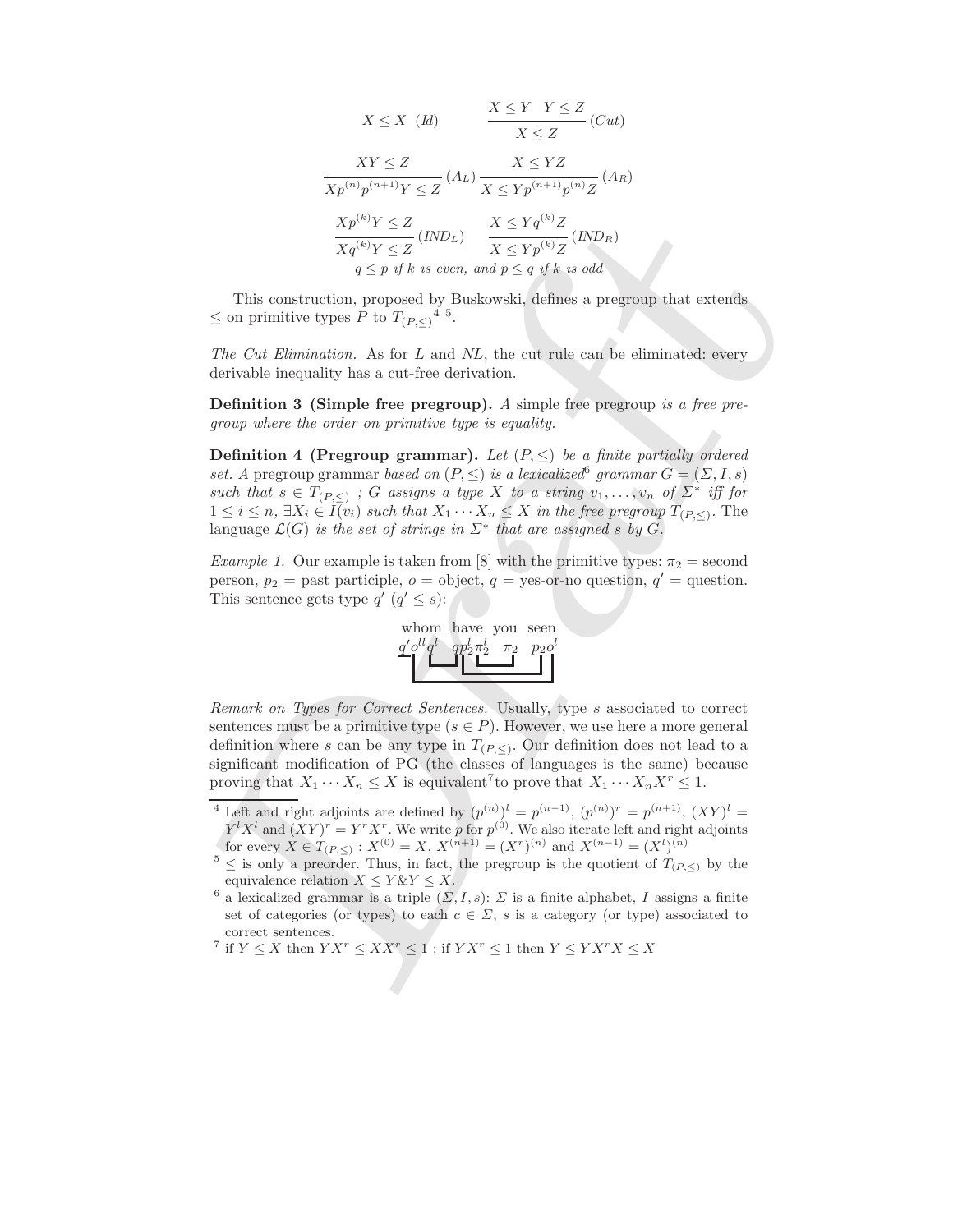We must notice that the transformation given in Section 4 works if we use a generalized definition of PG as above, where the type associated to correct sentences is not necessarilly a primitive type or if s is neither  $\leq$  nor  $\geq$  to any other primitive type and thus does not need to be changed by the transformation.

In fact, it is always possible to transform a  $PG$  using a composed type  $S$  for correct sentences into a PG using a primitive type s for correct sentences that is not related to other primitive types by the addition of a right  $wall S<sup>r</sup> s$  (the type can be seen as the type of the final point of a sentence) for the parsing with the second PG because  $X \leq S \Leftrightarrow X S^r s \leq s$ .

## 3 A Preliminary Fact

Proposition 1 (PG equivalence and generative capacity). Let  $(P, \leq)$  be an ordered set of primitive types, for any pregroup gammar G on  $(P, \leq)$ , we can construct a PG G' based on a simple free pregroup on  $(P', =)$ , a set of primitive types with a discrete order, such that G and G′ have the same language.

Proof. This is obvious because PGs define context-free languages and every context-free language corresponds to an order 1 classical categorial grammars<sup>8</sup> that can be easily simulated by an "order 1" simple PG [9].

Another construct is to duplicate the lexical types for each occurrence involved in an ordering.

Note. However both transformations do not preserve the size of the lexicon in general because the initial types associated to a word can correspond to an exponential number of types in the transformed PG. Moreover, the transformations do not define a pregroup homomorphism.

nor related to other primitive types by the addition of a right and  $S^*s$  (the type once the line of the final pair of a stationer) for the practice scenario of C because  $X \leq S \Leftrightarrow XS^*s \leq s$ .<br>
scenario FC because  $X \leq$ We look for a transformation that is polynomial in space (the size of a resulting grammar is polynomially bounded by the size of the source grammar) and that is defined using a homomorphism from the source free pregroup to the resulting free pregroup (that must also satisfy the converse of the monotonicity condition). Next section defines such a transformation. The correctness is given in the last sections and Appendix.

### 4 A Pregroup Morphism

### 4.1 Properties of Free Pregroup Morphisms

In order to simulate a free pregroup by another one with less order postulates, we consider particular mappings on posets that can be extended as a pregroup homomorphism from the free pregroup based on  $(P, \leq)$  to the free pregroup based on another poset  $(P', \leq').$ 

<sup>&</sup>lt;sup>8</sup> the order of primitive types is 0 and the order  $order(A)$  of compound types is:  $order(A/B) = order(B \setminus A) = max(order(A, 1 + order(B)))$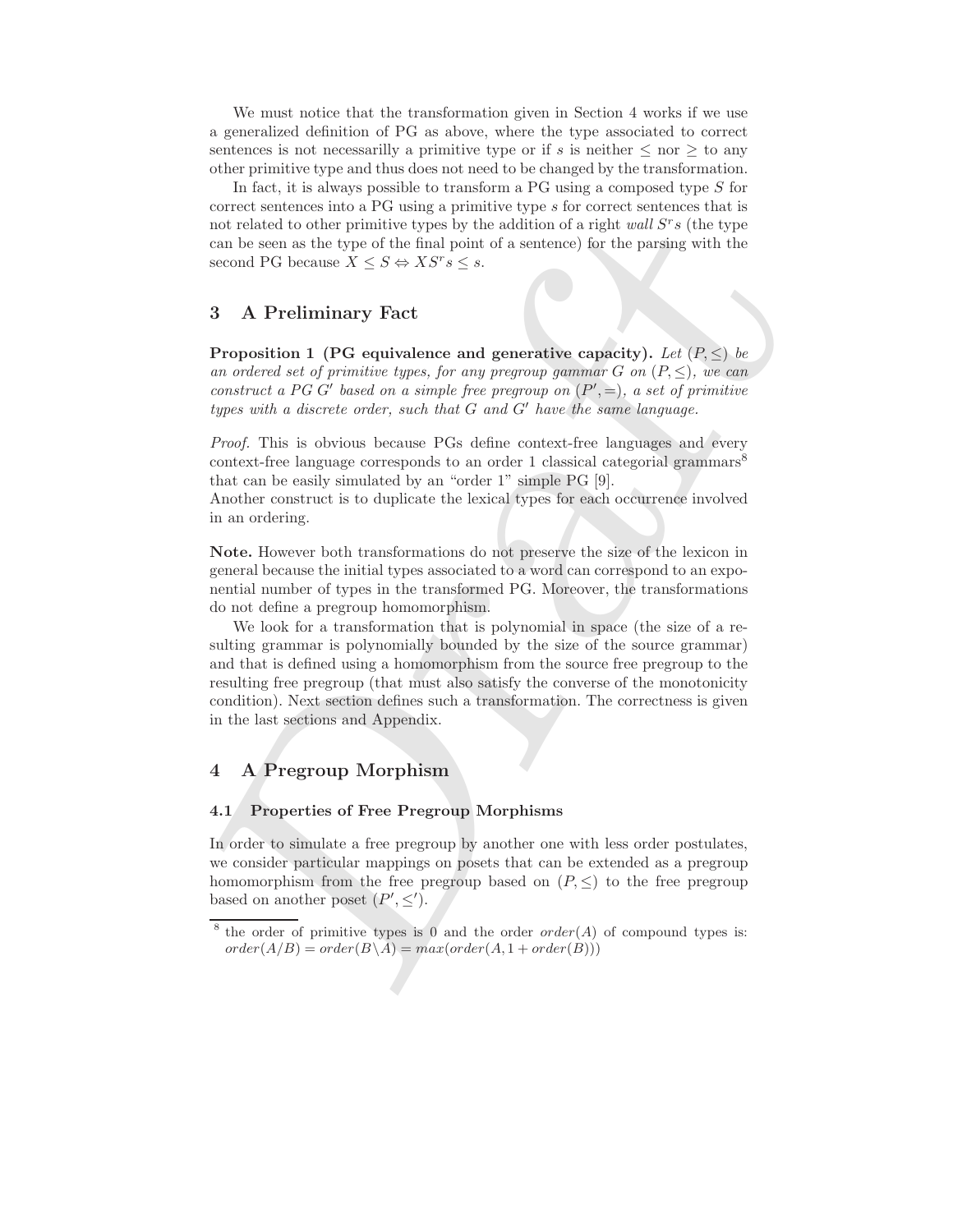#### Definition 5 (Order-preserving mapping, pregroup homomorphism).

- A mapping from a poset  $(P, \leq)$  to a poset  $(P', \leq')$  is said order-preserving iff for all  $p_i, p_j \in P : p_i \leq p_j$  implies  $h(p_i) \leq^{\prime} h(p_j)$ .
- $-$  A mapping h from the free pregroup on  $(P, \leq)$  to the free pregroup on  $(P', \leq')$ , is a pregroup homomorphism iff
	- 1.  $\forall X \in T_{(P,\leq)} : h(X^{(n)}) = h(X)^{(n)}$
	- 2.  $\forall X, Y \in T_{(P, \leq)} : h(XY) = h(X)h(Y)$
	- 3.  $h(1) = 1$

4.  $\forall X, Y \in T_{(P, \leq)} : \text{ if } X \leq Y \text{ then } h(X) \leq^{\prime} h(Y)$  [Monotonicity]

**Proposition 2.** Each order-preserving mapping from  $(P, \leq)$  to  $(P', \leq')$  can be uniquely extended to a unique pregroup homomorphism on  $T_{(P,\leq)}$  to  $T_{(P',\leq')}$ .

Proof. The unicity comes from the three first points of the definition of pregroup homomorphism. The last point is a consequence of order-preservation which is easy by induction on a derivation  $\mathcal{D}$  for  $X \leq Y$ , considering the last rule: - this holds clearly for an axiom:  $h(X) \leq h(X)$ ;

- if the last rule introduces  $p_i^{(n)} p_i^{(n+1)}$  on the left, we have  $X = Z_1 p_i^n p_i^{n+1} Z_2$  and  $Z_1Z_2 \leq Y$  as previous conclusion in  $\mathcal{D}$ , by induction we get  $h(Z_1)h(Z_2) \leq h(Y)$ , and by morphism:  $h(p_i^{(n)}p_i^{(n+1)}) = h(p_i)^{(n)}h(p_i)^{(n+1)} \leq' 1$ , therefore  $h(X) =$  $h(Z_1)h(p_i)^{(n)}h(p_i)^{(n+1)}h(Z_2) \leq^{\prime} h(Y)$ - if the last rule uses  $p_i \leq p_j$  on the left

if *n* is even, we have:  $X = Z_1 p_i^{(n)} Z_2$  and  $Z_1 p_j^{(n)} Z_2 \le Y$  as previous conclusion in  $\mathcal D$ , by induction we get  $h(Z_1)h(p_j^{(n)})h(Z_2) \leq h(Y)$ , where by morphism  $h(p_j^{(n)}) = h(p_j)^{(n)}$  then:  $h(X) = h(Z_1)h(p_i)^{(n)}h(Z_2) \le h(Y)$  since by orderpreservation  $h(p_i) \leq h(p_i)$ 

if *n* is odd, we proceed similarly from  $Z_1 p_i^{(n)} Z_2 \le Y$  as previous conclusion in  $D$ - Rules on the right are similar (or consider  $Y = 1$ , then morphism properties)

In order to have a simulation, we need a converse of monotonicity.

 $L(X \times T(T_{P,S}) : h(X^{*(n)}) = h(X)h(Y)$ <br>
2.  $\forall X, Y \in I_{(P,S)} : i(X \ge Y$  then  $h(X) \le h(Y)$ <br>
3.  $\forall X, Y \in T_{(P,S)} : i \forall X \le Y$  then  $h(X) \le h(Y)$ <br>
4.  $\forall X, Y \in T_{(P,S)} : i \forall X \le Y$  then  $h(X) \le h(Y)$ <br>
4.  $\forall X, Y \in T_{(P,S)} : i \forall X \le Y$  then  $h(X) \le h(Y)$ <br>
4.  $\forall X, Y \in T_{(P,S)} : i$ Proposition 3 (Order-reflecting homomorphism). Every homomorphism h from the free pregroup on  $(P, \leq)$  to the free pregroup on  $(P', \leq')$  is such that (1) and (2) are equivalent conditions and define order-reflecting homomorphisms: (1).  $\forall X, Y \in T_{(P, \leq)}$  if  $h(X) \leq^{\prime} h(Y)$  then  $X \leq Y$  by  $(P, \leq)$ . (2).  $\forall X \in T_{(P,\leq)}$  if  $h(X) \leq' 1$  then  $X \leq 1$  by  $(P,\leq)$ .

*Proof.* In fact, (2) is obviously a subcase of (1) and (1) is a corollary of (2) as follows: suppose (2) holds for a pregroup-morphism h with (3)  $h(X) \leq h(Y)$ , we get (4)  $h(X Y^r) \leq' 1$  by adding  $h(Y)^r$  on the right of (3) as below:

 $h(X Y^r) = h(X) h(Y)^r \leq^{\prime} h(Y) h(Y)^r \leq^{\prime} 1$ property (2) then gives (5)  $X Y^r \leq 1$ , hence  $X \leq Y$  (by adding Y on the right of (5):  $X \leq X$   $Y^r$   $Y \leq Y$ ).

These order-reflecting properties will be shown in the simulation-morphism defined in the next subsection.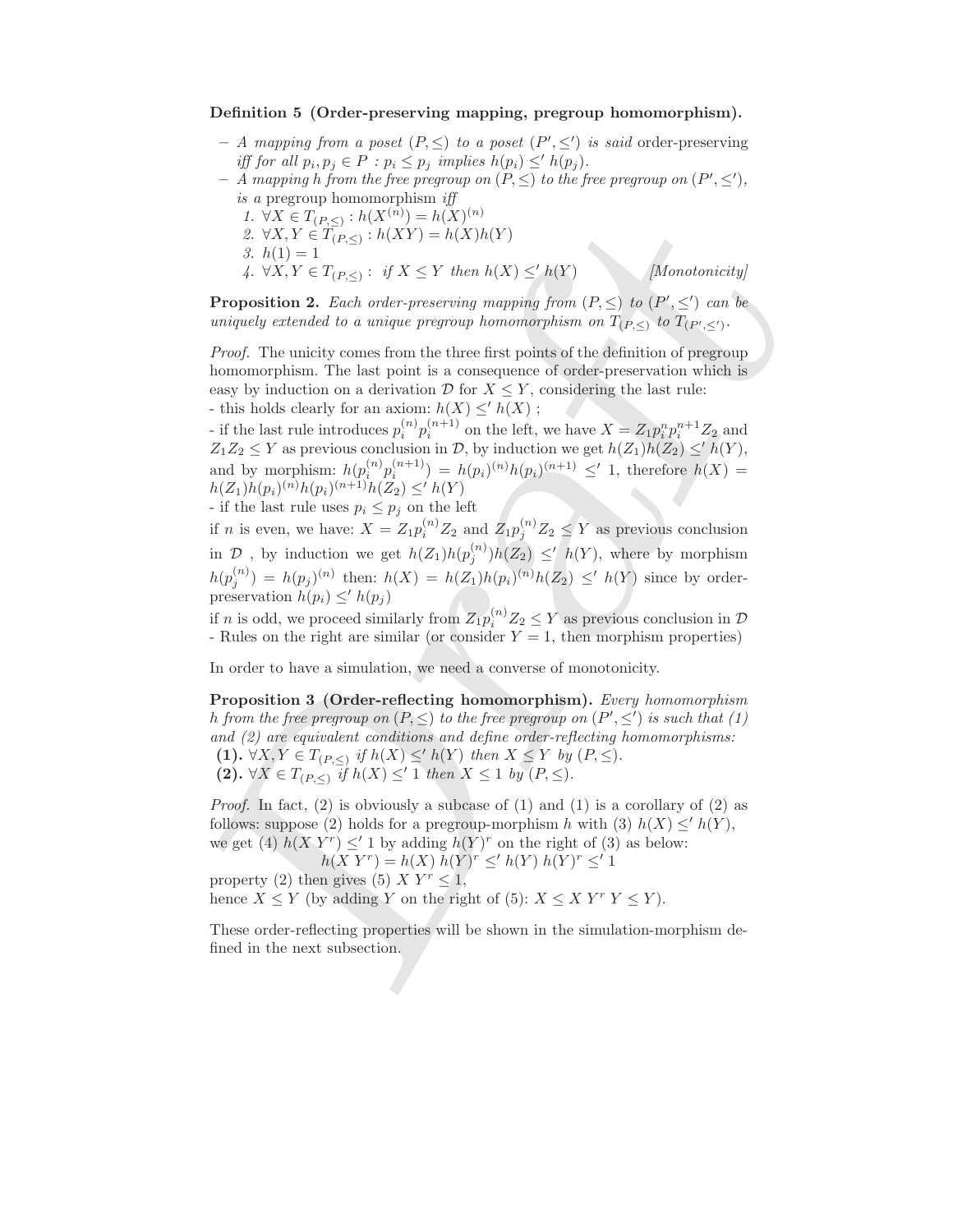#### 4.2 Defining a Simulation-Morphism

Preliminary Remark. The definition has to be chosen carefully as shown by the following pregroup homomorphisms, that are not order-reflecting in the simplest case of one order postulate.

Example 2. Let  $P = \{p_0, p_1, \ldots, p_n\}$  and  $\leq$  be reduced to one postulate  $p_0 \leq p_1$ , and let  $\lt'$  be  $=$  :

– take  $h(p_1) = q$ , and  $h(p_0) = \beta \beta^{(1)} q \gamma \gamma^{(1)}$  with  $h(p_i) = p_i$  if  $i \notin \{0,1\}$ where  $\beta$  and  $\gamma$  are fixed types.

This defines a homomorphism (using  $\beta\beta^{(1)} \leq' 1$  and  $\gamma\gamma^{(1)} \leq' 1$ ).

*Example* 2. Let  $P = \{p_0, p_1, \ldots, p_n\}$  and  $\leq$  be welonged to one postulate  $p_0 \leq p_1$ ,<br>und let  $\leq$  be  $k(p_1) = q$ , and  $h(p_0) = \beta$   $\beta^{(1)}$   $q \gamma \gamma^{(1)}$  with  $h(p_1) = p$ , if  $i \notin \{0, 1\}$ <br>where  $\beta$  and  $\gamma$  or fittios t – If we drop  $\beta$  in h of this example  $(\beta = 1)$ , the resulting translation  $h_{\gamma}$ is a homomorphism but is not order-reflecting as examplified by:  $X =$  $p_0^{(2n-2)}p_0^{(2n-1)}p_1^{(2n)}p_1^{(2n-1)}$ , such that  $X \not\leq 1$ , whereas  $h_\gamma(X) \leq' 1$ ; similarly, if we drop  $\gamma$  in h, defining  $h_{\beta}$ ,  $X = p_1^{(2n+1)} p_1^{(2n)} p_0^{(2n+1)} p_0^{(2n+2)}$  is a counter-example for  $h_{\beta}^{9}$ 

The Unrestricted Case. In this presentation, we allow to simulate either a fragment (represented as  $Pr$  below) or the whole set of primitive types; for example, we may want not to transform isolated (i.e. not related to another type) primitive types, or to proceed incrementally.

Let  $Pr = \{p_1, \ldots, p_n\}$  and  $P = Pr \cup Pr'$ , where no element of  $Pr$  is related by  $\leq$  to an element of Pr', and each element of Pr is related by  $\leq$  to another element of  $Pr$ .

We introduce new letters q and  $\beta_k$ ,  $\gamma_k$ , for each element  $p_k$  of Pr. <sup>10</sup>

We take as poset  $P' = Pr' \cup \{q\} \cup \{\beta_k, \gamma_k \mid p_k \in Pr\}$ , with  $\leq'$  as the restriction of  $\leq$  on  $Pr'(\leq')$  is reduced to identity if  $Pr'$  is empty, corresponding to the case of a unique connex component).

We then define the simulation-morphism  $h$  for  $Pr$  as follows:

#### Definition 6 (Simulation-morphism  $h$  for  $Pr$ ).

| $h(X,Y) = h(X) \cdot h(Y)$ for $p_i \in Pr$<br>$h(p_i) = p_i$ if $p_i \in Pr'$ | $h(X^{(n)}) = h(X)^{(n)}$ | $h(p_i) = \lambda_i^{(0)} q^{(0)} \delta_i^{(0)} h(1) = 1$ |  |
|--------------------------------------------------------------------------------|---------------------------|------------------------------------------------------------|--|
|                                                                                |                           |                                                            |  |

where  $\lambda_i$  is the concatenation of  $\alpha$  and all the terms  $\gamma_{k'}^{(1)}\gamma_{k'}$  for all the indices of the primitive types  $p_{k'} \in P$  less than or equal to  $p_i$  and similarly for  $\delta_i$ :

′

$$
\lambda_i = \alpha \underbrace{\gamma_{k'}^{(1)} \gamma_{k'}}_{i f \ p_{k'} \leq p_i} \underbrace{(\text{down to 1})}_{i f \ p_{k'} \leq p_i} \underbrace{\gamma_{k'}^{(1)} \gamma_{k'}}_{i f \ p_{k'} \leq p_i}, \quad \delta_i = \underbrace{\beta_k \beta_k^{(1)}}_{i f \ p_k \geq p_i} \underbrace{(\text{from 1})}_{i f \ p_k \geq p_i} \underbrace{\beta_k \beta_k^{(1)}}_{i f \ p_k \geq p_i} \alpha
$$

that we also write:

<sup>9</sup> Details: 
$$
X = p_0^{(0)} p_0^{(1)} p_1^{(2)} p_1^{(1)} \stackrel{h_2}{\leadsto} p_1 \gamma \gamma^{(1)} \gamma^{(2)} \gamma^{(1)} p_1^{(1)} p_1^{(2)} p_1^{(1)} \stackrel{*}{\mapsto} 1
$$
  
\n $X = p_1^{(1)} p_1^{(0)} p_0^{(1)} p_0^{(2)} \stackrel{h_3}{\leadsto} p_1^{(1)} \underline{p_1^{(0)} \cdot p_1^{(1)}} \underline{\beta^{(2)} \beta^{(1)} \cdot \beta^{(2)}} \beta^{(3)} p_1^{(2)} \stackrel{*}{\mapsto} 1$   
\n<sup>10</sup> the symbol  $q$  can also be written  $q_{Pr}$  if necessary w.r.t.  $Pr$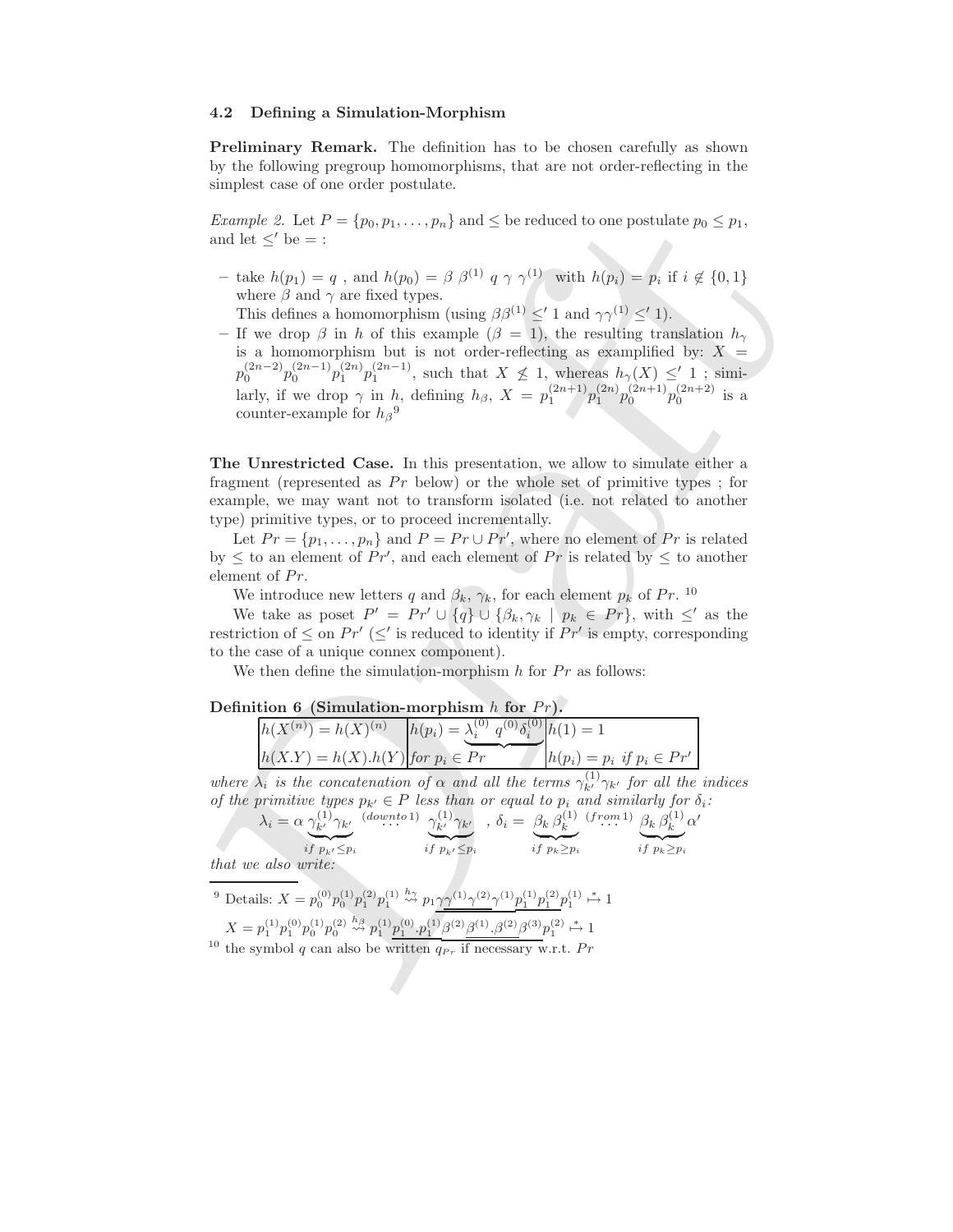$$
\lambda_i = \alpha \left( \prod_{k'} (\gamma_{k'}^{(1)} \gamma_{k'}) \right) \quad \text{and} \quad \delta_i = \left( \prod_{k'} (\beta_k \beta_k^{(1)}) \right) \alpha'
$$
\n
$$
\text{for } k' = n..1 \quad \text{for } k = 1..n, \quad \text{if } p_{k'} \leq p_i \quad \text{if } p_k \geq p_i \quad \text{if } p_k \geq p_i \quad \text{if } p_k \geq p_i \quad \text{if } p_k \geq p_i \quad \text{if } p_k \geq p_i \quad \text{if } p_k \geq p_i \quad \text{if } p_k \geq p_i \quad \text{if } p_k \geq p_i \quad \text{if } p_k \geq p_i \quad \text{if } p_k \geq p_i \quad \text{if } p_k \geq p_i \quad \text{if } p_k \geq p_i \quad \text{if } p_k \geq p_i \quad \text{if } p_k \geq p_i \quad \text{if } p_k \geq p_i \quad \text{if } p_k \geq p_i \quad \text{if } p_k \geq p_i \quad \text{if } p_k \geq p_i \quad \text{if } p_k \geq p_i \quad \text{if } p_k \geq p_i \quad \text{if } p_k \geq p_i \quad \text{if } p_k \geq p_i \quad \text{if } p_k \geq p_i \quad \text{if } p_k \geq p_i \quad \text{if } p_k \geq p_i \quad \text{if } p_k \geq p_i \quad \text{if } p_k \geq p_i \quad \text{if } p_k \geq p_i \quad \text{if } p_k \geq p_i \quad \text{if } p_k \geq p_i \quad \text{if } p_k \geq p_i \quad \text{if } p_k \geq p_i \quad \text{if } p_k \geq p_i \quad \text{if } p_k \geq p_i \quad \text{if } p_k \geq p_i \quad \text{if } p_k \geq p_i \quad \text{if } p_k \geq p_i \quad \text{if } p_k \geq p_i \quad \text{if } p_k \geq p_i \quad \text{if } p_k \geq p_i \quad \text{if } p_k \geq p_i \quad \text{if } p_k \geq p_i \quad \text{if } p_k \geq p_i \quad \text{if } p_k \geq p_i \quad \text{if } p_k \geq p_i \quad \text{if } p_k \geq p
$$

Note the inversion by odd exponents :  $h(p_i)^{(1)} = \delta_i^{(1)} q^{(1)} \lambda_i^{(1)}$  for  $p_i \in Pr$  $\longrightarrow$ 

**Proposition 4** (*h* is order-preserving). if  $p_i \leq p_j$  then  $h(p_i) \leq^{\prime} h(p_j)$ . It is then a pregroup homomorphism.

*Proof.* Easy by construction (if  $p_i \leq p_j$ , we can check that  $\lambda_i \leq \lambda_j$  and  $\delta_i \leq \delta_j$ , using the transitivity of  $\leq$  and inequalities of the form  $\beta\beta^{(1)} \leq 1$  and  $1 \leq \gamma^{(1)}\gamma$ )

We get the first property required for a simulation, as a corollary:

Proposition 5 (Monotonicity of h).

$$
\forall X, Y \in T_{(P, \leq)} : \text{if } X \leq Y \text{ then } h(X) \leq^{\prime} h(Y)
$$

### 5 Order-reflecting Property : Overview and Lemmas

We show in the next subsection that if  $h(X) \leq' 1$  then  $X \leq 1$ . We proceed by reasoning on a deduction D for  $h(X) \leq' 1$ . We explain useful facts on pregroup derivations when the right side is 1.

#### 5.1 Reasoning with Left Derivations

.

Let D be the succession of sequents starting from  $1 \leq' 1$  to  $h(X) \leq' 1$ , such that q is not related to any other primitive type by  $\leq'$ .

$$
\underbrace{\Delta_0}_{=1} \leq' 1 \text{ (by rule } (Id)) \dots \underbrace{\Delta_i} \leq' 1 \dots \underbrace{\Delta_m} \leq' 1
$$

Each occurrence of q in  $h(X)$  is introduced by rule  $(A_L)$ . Let k denote the step of the leftmost introduction of q, let  $(n)$ ,  $(n+1)$  be the corresponding exponents of q, we can write:

**Proposition 4** (*h* is order-preserving). if 
$$
p_i \leq p_j
$$
 then  $h(p_i) \leq h(p_j)$ .  
\n*It is then a pregroup homomorphism.*  
\n*Proof.* Easy by construction (if  $p_i \leq p_j$ , we can check that  $\lambda_i \leq \lambda_j$  and  $\delta_i \leq \delta_j$ , using the transitivity of  $\leq$  and inequalities of the form  $\beta \beta^{(1)} \leq 1$  and  $1 \leq \gamma^{(1)} \gamma$ )  
\nWe get the first property required for a simulation, as a corollary:  
\n**Proposition 5** (Monotonicity of *h*).  
\n $\forall X, Y \in T_{(P,\leq)} : \forall X \leq Y \text{ then } h(X) \leq h(Y)$   
\n**5 Order-reflecting Property : Overview and Lemmas**  
\nWe show in the next subsection that if  $h(X) \leq 1$  then  $X \leq 1$ . We proceed by  
\nreasoning on a deduction *D* for  $h(X) \leq 1$ . We explain useful facts on pregroup  
\nderivations when the right side is 1.  
\n**5.1 Reasoning with Left Derivations**  
\nLet *D* be the succession of sequences starting from  $1 \leq 1$  to  $h(X) \leq 1$ , such that  
\n*q* is not related to any other primitive type by  $\leq$ .  
\n
$$
\frac{\Delta_0}{=1} \leq 1
$$
 (by rule (*Id*))....  $\Delta_i \leq 1$ .... 
$$
\frac{\Delta_m}{=h(X)}
$$
  
\nEach occurrence of *q* in *h(X)* is introduced by rule (*A<sub>L</sub>*). Let *k* denote the step  
\nof the leftmost introduction of *q*, let (*n*), (*n*+1) be the corresponding exponents  
\nof *q*, we can write:  
\n
$$
\vdots
$$
  
\n
$$
\Delta_{k-1} = \Gamma_0 \Gamma_0'
$$
  
\nwith  $\Delta_{k-1} \leq 1$   
\n
$$
\Delta_{k} = \Gamma_0 q^{(n)} q^{(n+1)} \Gamma_0'
$$
  
\nwith  $\Delta_{k-1} \leq 1$   
\n<math display="</b>

 $\Gamma_{m-k}$  is obtained from  $\Gamma_0$  by successive applications of rule  $(A_L)$  or  $(IND_L);$ similarly for  $\Gamma'_{m-k}$  from  $\Gamma'_0$ :

$$
\Gamma_{m-k} \leq' \Gamma_{m-k-1} \ldots \leq' \Gamma_i \leq' \ldots \Gamma_1 \leq' \Gamma_0
$$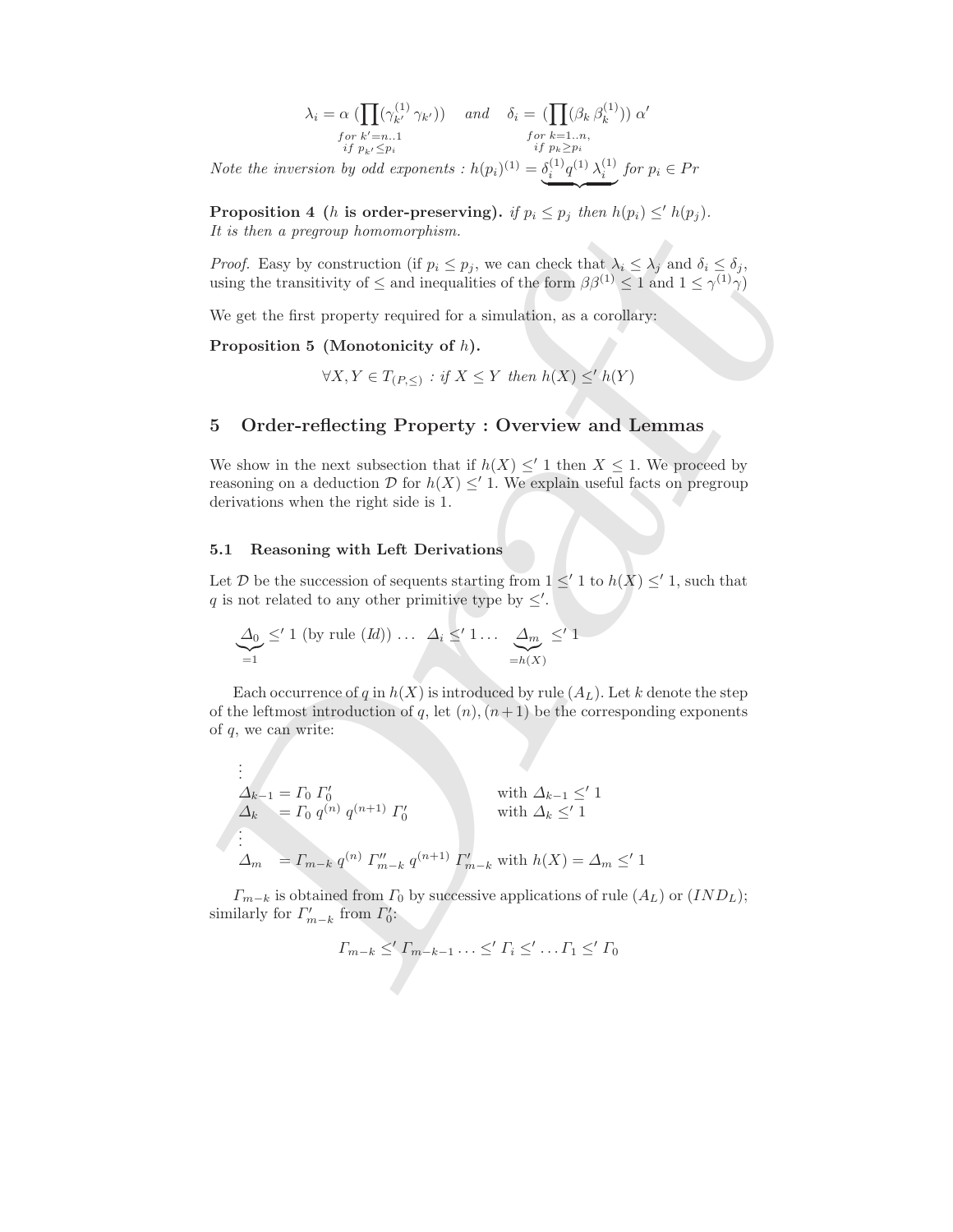$$
\Gamma'_{m-k} \leq' \Gamma'_{m-k-1} \ldots \leq' \Gamma'_{i} \leq' \ldots \Gamma'_{1} \leq' \Gamma'_{0}
$$

 $\Gamma''_{m-k}$  is also obtained from  $\Gamma_0$  by successive applications of rule  $(A_L)$  or  $(IND<sub>L</sub>)$  but from an empty sequence, in particular:

$$
\varGamma''_{m-k}\leq' 1
$$

We shall discuss according to some properties of the distinguished occurrence  $q^{(n)}$  and  $q^{(n+1)}$ : the parity of n and whether they belong to images of  $p_i$  and of  $p_j$  in  $h(X)$  such that  $p_i \leq p_j, p_j \leq p_i$  or not.

#### 5.2 Technical Lemmas

**Lemma 1.** let 
$$
X = \underbrace{X_1 \alpha^{(2u_1)} Y_1 \alpha^{(2u_1+1)}} \cdots \underbrace{X_k \alpha^{(2u_k)} Y_k \alpha^{(2u_k+1)}} \cdots \underbrace{X_n \alpha^{(2u_n)} Y_n \alpha^{(2u_n+1)}} \cdot X_{n+1}
$$

where all  $X_k, Y_k$  have no occurrence of  $\alpha$ , and  $\alpha$  is not related by  $\leq$  to other primitive types ;

\n- (i) if 
$$
X \leq 1
$$
 then :
\n- (1) ∀k :  $Y_k \leq 1$
\n- (2)  $X_1 X_2 \ldots X_k \ldots X_n X_{n+1} \leq 1$
\n- (ii) if  $Y_0 \alpha^{(2v+1)} X \alpha^{(2v+2)} \leq 1$  where  $Y_0$  has no  $\alpha$ , then :
\n- (1) ∀k :  $Y_k \leq 1$
\n- (2)  $X_1 X_2 \ldots X_k \ldots X_n X_{n+1} \leq 1$
\n

The proof is given in Appendix.

Variants. A similar result holds in the odd case (called "Bis version") for  $X = X_1 \alpha^{(2u_1 - 1)} Y_1 \alpha^{(2u_1)} \dots X_k \alpha^{(2u_k - 1)} Y_k \alpha^{(2u_k)}$  $\overbrace{\hspace{2.5cm}}^{x }$  $\overbrace{\hspace{2.5cm}}^{x}$ 

$$
\cdots \underbrace{X_n \,\alpha^{(2u_n-1)} Y_n \,\alpha^{(2u_n)}} X_{n+1}
$$

**Lemma 2.** <sup>11</sup> Let  $I_{Pr}$  denote the set of indices of elements in Pr. Let  $\Gamma$  =  $h(X_1) Y_1 ... h(X_k) Y_k ... h(X_m) Y_m h(X_{m+1})$  ( $m \ge 0$ )

We shall discuss a<br>coording to some properties of the disimplished cocorrence of<br> $\mu_j$  and  $\eta_j^{(n+1)}$ ; the parity of  $n$  and whether they belong to images of  $p_i$  and of<br> $p_j$  in  $h(X)$  such that  $p_i \leq p_j, p_j \leq p_i$  or not.<br> where all  $Y_k$  have the following form:  $\lambda_i^{2u}\lambda_j^{2u+1}$  or  $\delta_i^{2u-1}\delta_j^{2u}$  with  $i, j \in I_{Pr}$  12 where some  $X_k$  may be empty (then considered as 1, with  $h(1) = 1$ ) (1) If  $\Gamma \leq' 1$  then  $\forall k_1 \leq m : (\forall k \leq k_1 : h(X_k)$  has no  $q) \Rightarrow (\forall k \leq k_1 : Y_k \leq' 1)$ (2) If  $\Gamma \leq' 1$  then  $X_1 X_2 ... X_m X_{m+1} \leq 1$ (3) If  $\delta_i^{(2k)} \Gamma \delta_j^{(2k+1)} \leq 1$ , or  $\lambda_i^{(2k+1)} \Gamma \lambda_j^{(2k+2)} \leq 1$ then  $\forall k_1 \leq m : (\forall k \leq k_1 : h(X_k)$  has no  $q) \Rightarrow (\forall k \leq k_1 : Y_k \leq' 1)$ (4) If  $\delta_i^{(2k)} \Gamma \delta_j^{(2k+1)} \leq 1$ , or  $\lambda_i^{(2k+1)} \Gamma \lambda_j^{(2k+2)} \leq 1$  then  $X_1 X_2 ... X_m X_{m+1} \leq 1$ 

Notation :  $\sigma(\Gamma')$  will then denote  $X_1 X_2 \ldots X_m X_{m+1}$ , this writing is unique <sup>13</sup> The proof is technical and is given in Appendix : a key-point is that some derivations are impossible.

 $11$  Some complications in the formulation (1) and (3) simplify in fact the discussion in the proof

<sup>&</sup>lt;sup>12</sup> we get later  $p_i \nleq p_j$  in the first form,  $p_j \nleq p_i$  in the second form

<sup>&</sup>lt;sup>13</sup> due to the form of  $h(p_i)$  and of  $\delta_i$ ,  $\lambda_i$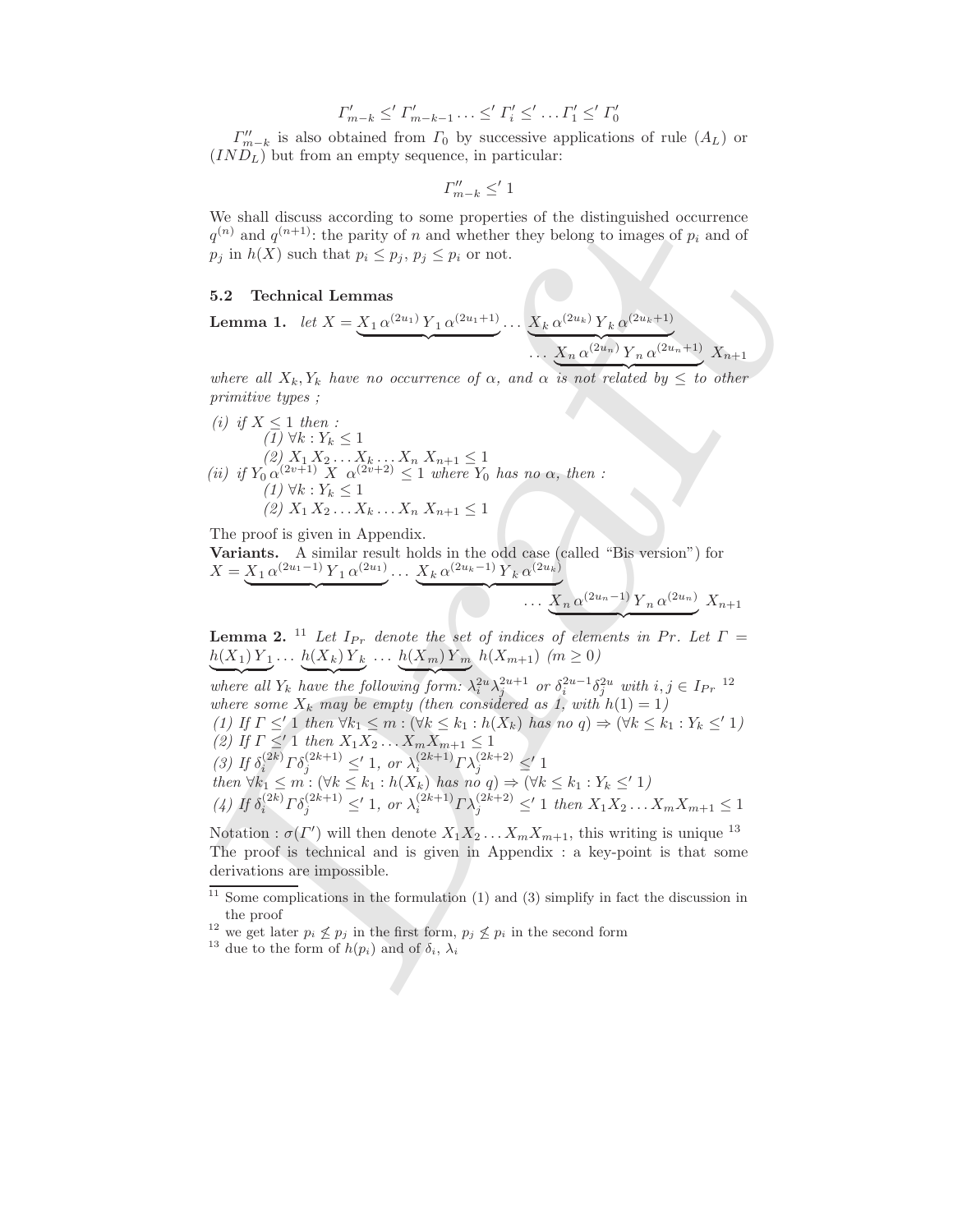### 6 Main Results

Proposition 6 (Order-reflecting property). The simulation-morphism h from the free pregroup on  $(P, \leq)$  to the free pregroup on  $(P', \leq')$  satisisfies (1) and  $(2)$ :

(1).  $\forall X, Y \in T_{(P, \leq)}$  if  $h(X) \leq^{\prime} h(Y)$  then  $X \leq Y$  by  $(P, \leq)$ . (2).  $\forall X, Y \in T_{(P, \leq)}$  if  $h(X) \leq' 1$  then  $X \leq 1$  by  $(P, \leq)$ .

In fact, (1) can be shown from Lemma 2 (2) (case  $m = 0$ ) and (2) is equivalent to (1) as explained before in Proposition 3.

As a corollary of monotonicity and previous proposition, we get:

Proposition 7 (Pregroup Order Simulation). The simulation-morphism h from the free pregroup on  $(P, \leq)$  to the free pregroup on  $(P', \leq')$  enjoys the following property:

 $\forall X, Y \in T_{(P,<)} h(X) \leq h(Y)$  iff  $X \leq Y$ 

Proposition 8 (Pregroup Grammar Simulation). Given a pregroup grammar  $G = (\Sigma, I, s)$  on the free pregroup on a poset  $(P, \leq),$  we consider  $Pr = P$  and we construct the simulation-morphism h from the free pregroup on  $(P, \leq)$  to the simple free pregroup on  $(P', \leq')$ ; we construct a grammar  $G' = (\Sigma, h(I), h(s)),$ where  $h(I)$  is the assignment of  $h(X_i)$  to  $a_i$  for each  $X_i \in I(a_i)$ , as a result we have :  $\mathcal{L}(G) = \mathcal{L}(G')$ 

This proposition applies the transformation to the whole set of primitive types, thus providing a fully lexicalized grammar  $G'$  (with no order postulate). A similar result holds when only a fragment of P is transformed as discussed in the construction of h.

### 7 Conclusion

In the framework of categorial grammars, pregroups were introduced as a simplification of Lambek calculus. Several aspects have been modified. The order on primitive types has been introduced in PG to simplify the calculus for simple types. The consequence is that PG is not fully lexicalized and a parser should take into account this information while performing syntactical analysis.

(1), VA,  $Y \in C_{LPS, \leq 1}$   $H(X) \leq h(X) \leq h(Y)$  then  $X \leq Y$  by  $(P, \leq)$ .<br>
(2), VA,  $Y \in T_{(P, \leq 1)}$  if  $h(X) \leq 1$  then  $X \leq 1$  by  $(P, \leq)$ .<br>
In fact, (1) can be shown from Lemma 2 (2) (case  $m = 0$ ) and (2) is equivalent to We have proven that this restriction is not so important because a PG using an order on primitive types can be transformed into a PG based on a simple free pregroup using a pregroup morphism whose size is bound by the size of the initial PG times the number of primitive types (times a constant which is approximatively 4). Usually the order on primitive type is not very complex, thus the size of the resulting PG is often much less that this bound. Moreover, this transformation does not change the number of types that are assigned to a word (a k-valued PG is transformed into a k-valued PG).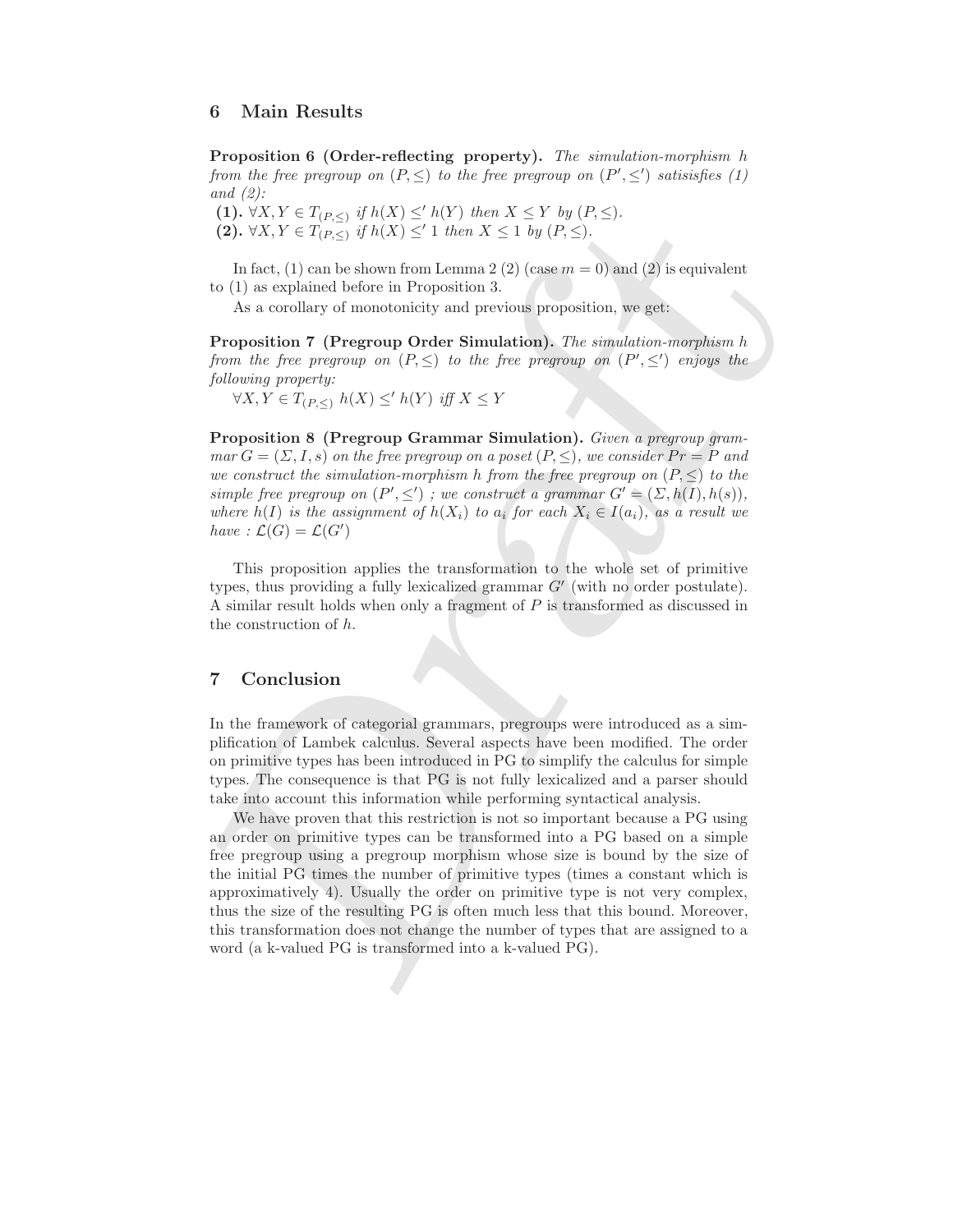## References

- 1. Lambek, J.: Type grammars revisited. In Lecomte, A., Lamarche, F., Perrier, G., eds.: Logical aspects of computational linguistics: Second International Conference, LACL '97, Nancy, France, September 22–24, 1997; selected papers. Volume 1582., Springer-Verlag (1999)
- 2. Lambek, J.: The mathematics of sentence structure. American Mathematical Monthly 65 (1958) 154–170
- 2. Lambek, J.: The mathematics of sentence structure. A<br>merican Mathematical 3. Casario, C., 1. Cas, and algorization and<br>yield context in Italian. In Growing, C., 1. Lambek, 2., 1. An algorization and<br>Context in Linear a 3. Casadio, C., Lambek, J.: An algebraic analysis of clitic pronouns in italian. In de Groote, P., Morill, G., Retoré, C., eds.: Logical aspects of computational linguistics: 4th International Conference, LACL 2001, Le Croisic, France, June 2001. Volume 2099., Springer-Verlag (2001)
	- 4. Bargelli, D., Lambek, J.: An algebraic approach to french sentence structure. In de Groote, P., Morill, G., Retoré, C., eds.: Logical aspects of computational linguistics: 4th International Conference, LACL 2001, Le Croisic, France, June 2001. Volume 2099., Springer-Verlag (2001)
	- 5. Lambek, J.: Type grammar meets german word order. Theoretical Linguistics 26 (2000) 19–30
	- 6. Lambek, J., Preller, A.: An algebraic approach to the german noun phrase. Linguistic Analysis 31 (2003) 3–4
	- 7. Cardinal, K.: An algebraic study of Japanese grammar. Master's thesis, McGill University, Montreal (2002)
	- 8. Lambek, J.: Mathematics and the mind. In Abrusci, V., Casadio, C., eds.: New Perspectives in Logic and Formal Linguisitics, Proceedings Vth ROMA Workshop, Bulzoni Editore (2001)
	- 9. Buszkowski, W.: Lambek grammars based on pregroups. In de Groote, P., Morill, G., Retoré, C., eds.: Logical aspects of computational linguistics: 4th International Conference, LACL 2001, Le Croisic, France, June 2001. Volume 2099., Springer-Verlag (2001)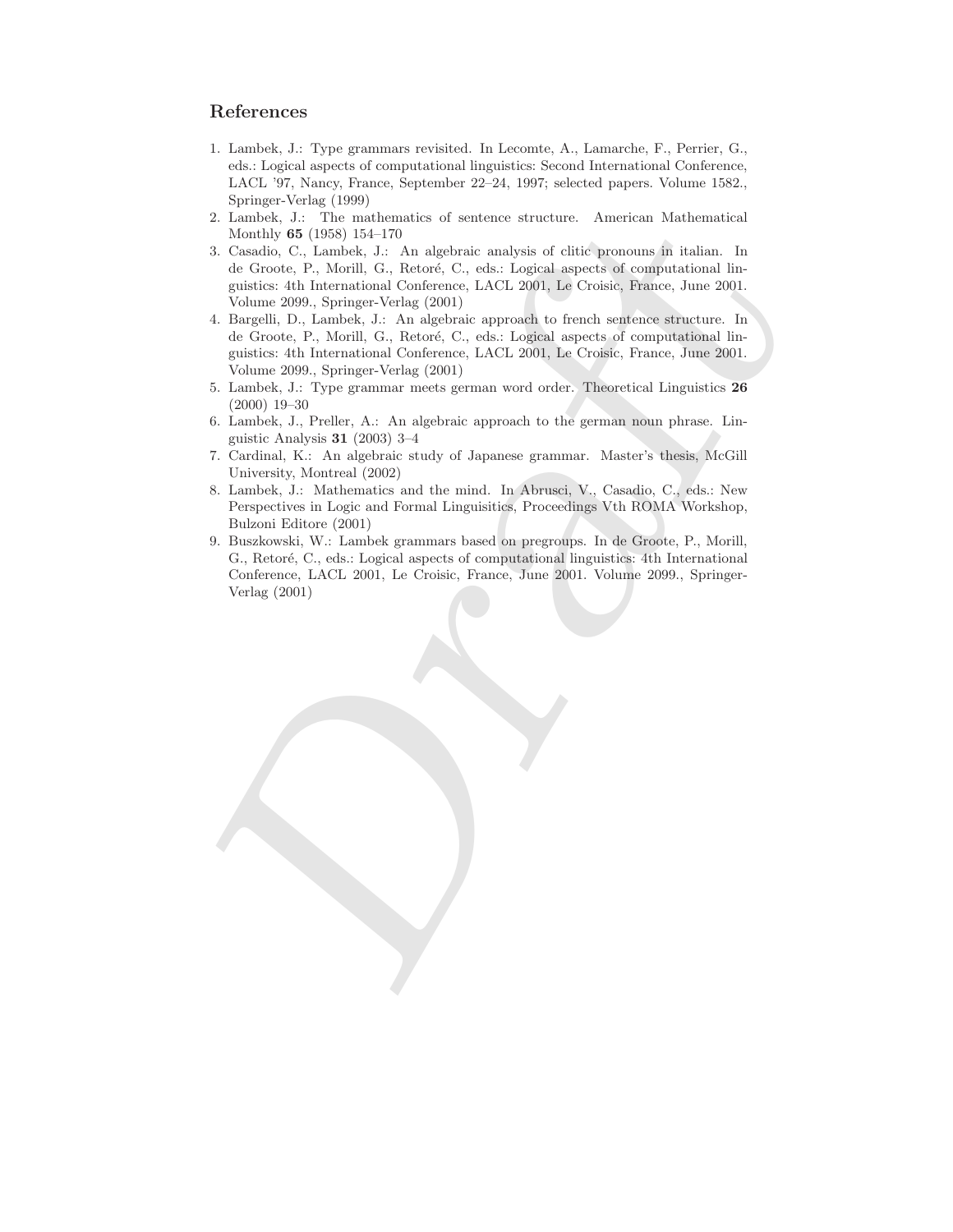### 8 Appendix

 $\overbrace{\hspace{1.5em}}$ 

**Proof of Lemma 1 (i)**: by induction on the number  $n$  of terms  $X_k \alpha^{(2u_k)} Y_k \alpha^{(2u_k+1)}$ .

2.1, et quay in a production and in a sign on the diffinite distinguish of the sign of the step when  $\alpha^{(2n+1)}$  appears from the derivation of  $X \leq 1$  and the step lead to independent introduction is  $E_A \propto 2$  and betwe  $\circ$  If  $n > 1$ , let  $(2u_j + 1)$  denote the rightmost exponent of  $\alpha$  such that it is greater or equal than all exponents of  $\alpha$  in X; consider a derivation of  $X \leq 1$  and the step when  $\alpha^{(2u_j+1)}$  appears first in the derivation :  $Z_1 \alpha^{(2u_j)} \alpha^{(2u_j+1)} Z_2 \leq 1$ Next steps lead to independent introductions in  $Z_1$ ,  $Z_2$  and between  $\alpha^{(2u_j)}$  $\alpha^{(2u_j+1)}$ , by construction of derivations, its ending can be written:  $Z'_1 \alpha^{(2u_j)} Z'_3 \alpha^{(2u_j+1)} Z'_2 \leq 1$  where  $Z'_3 \leq 1$  and  $Z'_1 Z'_2 \leq 1$ We now discuss whether  $Z'_3 = Y_j$  or not. – If  $Z'_3 = Y_j$  (where  $Y_j$  has no  $\alpha$ ) then :  $Z'_1 Z'_2 = X_1 \alpha^{(2u_1)} Y_1 \alpha^{(2u_1+1)}$  $\overbrace{\hspace{27mm}}^{(2n+1)}$ ...  $X_{j-1} \alpha^{(2u_{j-1})} Y_{j-1} \alpha^{(2u_{j-1}+1)}$  $X_j \overline{X_{j+1} \alpha^{(2u_{j+1})} Y_{j+1} \alpha^{(2u_{j+1}+1)}} \dots \overline{X_n} \alpha^{(2u_n)} Y_n \alpha^{(2u_n+1)}$ We then apply the hypothesis to  $n-1$  terms  $X'_{k} \alpha^{(2u_{k})} Y'_{k} \alpha^{(2u_{k}+1)}$  in  $\frac{1}{2}$   $\frac{1}{2}$   $\frac{1}{2}$   $\frac{1}{2}$   $\frac{1}{2}$   $\frac{1}{2}$   $\frac{1}{2}$   $\frac{1}{2}$   $\frac{1}{2}$   $\frac{1}{2}$   $\frac{1}{2}$   $\frac{1}{2}$   $\frac{1}{2}$   $\frac{1}{2}$   $\frac{1}{2}$   $\frac{1}{2}$   $\frac{1}{2}$   $\frac{1}{2}$   $\frac{1}{2}$   $\frac{1}{2}$   $\frac{1}{2}$   $\frac{1}{2}$   $X_{n+1}$  $X' = Z'_1 Z'_2$ , taking  $X'j := X_j X_{j+1}, X'_{j+m} := X_{j+m-1}$  and  $Y'_{j+m} :=$  $Y_{j+m-1}$ :  $(1)$ '  $\forall k \neq j : Y_k \leq 1$  $(2) X_1 X_2 \ldots X_k \ldots X_n X_{n+1} \leq 1$ we get full (1) for X from above :  $Z'_3 = Y_j$  and  $Z'_3 \leq 1$ . – If  $Z'_3 \neq Y_j$ , since  $X_k, Y_k$  have no  $\alpha$ , and  $(2u_j + 1)$  is a highest exponent, there must

exist  $u_i$ , with  $i < j$  such that  $u_i = u_j$ , therefore:  $Z'_3 = Y_i \alpha^{(2u_i+1)} Z'_4 X_j \alpha^{(2u_i)} Y_j$  where  $Z'_4$  is either empty or the sequence of successive terms  $X_k \alpha^{(2u_k)} Y_k \alpha^{(2u_k+1)}$ , for  $i < k < j$ .

This is impossible, since the first  $\alpha^{(2u_i+1)}$  on the left of  $Z'_3$ , requires an occurrence of a greater exponent on the right in a derivation for  $Z'_3 \leq 1$ , whereas  $\alpha^{(2u_i+1)}$  is a highest exponent.

 $\circ$  If  $n = 1$ , the discussion starts as above, the derivation ending is:  $Z'_1 \alpha^{(2u_j)} Z'_3 \alpha^{(2u_j+1)} Z'_2 \leq 1$  where  $Z'_3 \leq 1$  and  $Z'_1 Z'_2 \leq 1$ 

which coincides with (1) and (2) for  $X \square$ 

**Proof of Lemma 1** (ii) : by induction on the number  $n \geq 1$  of terms  $X_k \alpha^{(2u_k)} Y_k \alpha^{(2u_k+1)}$ .

Let  $(2u_j + 1)$  denote the rightmost exponent of  $\alpha$  in X such that it is greater or equal than all exponents of  $\alpha$  in X; we consider a derivation  $\mathcal D$  of  $Y_0 \alpha^{(2v+1)} X \alpha^{2v+2} \leq 1$  and the step when  $\alpha^{(2u_j+1)}$  (rightmost maximum in X) appears first in the derivation.

– If the rightmost  $\alpha^{(2u_j+1)}$  is introduced with the  $\alpha^{(2v+2)}$  on its right, the introduction step in  $\mathcal{D}$  is of the form: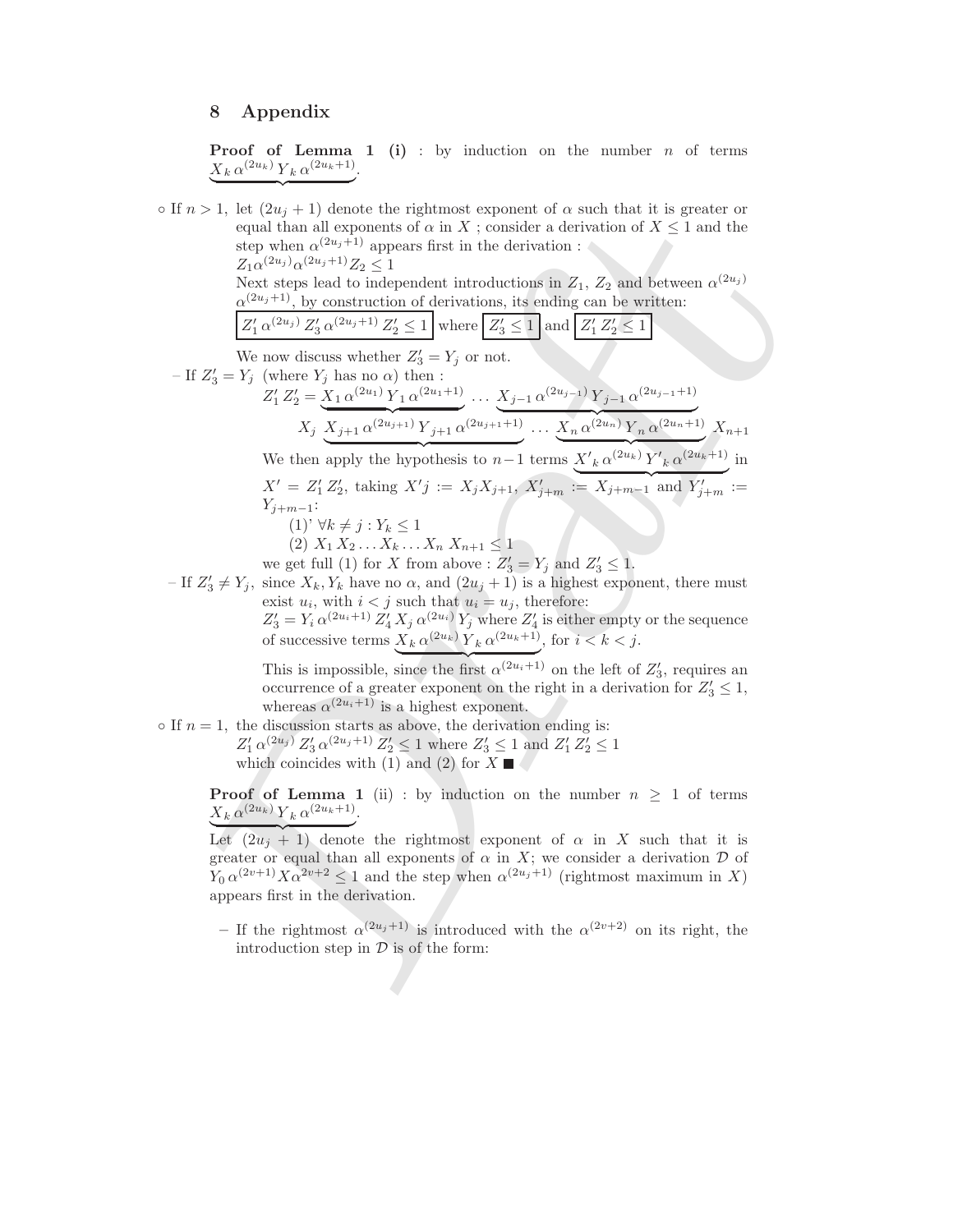$Z_1\alpha^{(2u_j+1)}\alpha^{(2u_j+2)} \leq 1$  with  $u_j = v$  and  $Z_1 \leq 1$  as antecedent in  $\mathcal{D}$ .

The next steps in  $\mathcal{D}$  are introductions in  $Z_1$  and between  $\alpha^{(2u_j)}$   $\alpha^{(2u_j+1)}$ , by construction of derivations, its ending can be written:

|  | $Z'_1 \alpha^{(2u_j+1)} Z'_3 \alpha^{(2u_j+2)} \leq 1 \text{ where } Z'_3 \leq 1 \text{ and } Z'_1 \leq Z_1 \leq 1$ |  |  |  |  |  |
|--|---------------------------------------------------------------------------------------------------------------------|--|--|--|--|--|
|--|---------------------------------------------------------------------------------------------------------------------|--|--|--|--|--|

The beginning of  $Z'_1$  must be  $Y_0 \alpha^{(2v+1)}$ , where  $2v+1$  is the highest exponent of  $\alpha$  in  $Z'_1$  ( $Y_0$  having no  $\alpha$ ). This case is thus impossible, because in a derivation of  $Z'_1 \leq 1$ , the  $\alpha^{(2v+1)}$  in the left of  $Z'_1$  should combine with an  $\alpha^{(2v+2)}$  on its right.

– The rightmost  $\alpha^{(2u_j+1)}$  is thus introduced with an  $\alpha^{(2u_j)}$  on its left, this step is:

$$
Z_1 \alpha^{(2u_j)} \alpha^{(2u_j+1)} Z_2 \le 1
$$
 with  $Z_1 Z_2 \le 1$  as antecedent in  $\mathcal{D}$ .

Next steps lead to independent introductions in  $Z_1$ ,  $Z_2$  and between  $\alpha^{(2u_j)}$  $\alpha^{(2u_j+1)}$ , by construction of derivations, the ending of D can be written:

| $Z'_1 \alpha^{(2u_j)} Z'_3 \alpha^{(2u_j+1)} Z'_2 \leq 1$ where $Z'_3 \leq 1$ and $Z'_1 Z'_2 \leq 1$ |
|------------------------------------------------------------------------------------------------------|
|------------------------------------------------------------------------------------------------------|

The ending of  $Z'_3$  must be  $Y_j$ . We now detail the possibilities.

If 
$$
n = 1
$$
, by hypothesis  $Y_0 \alpha^{(2v+1)} \underbrace{X_1 \alpha^{(2u_1)} Y_1 \alpha^{(2u_1+1)}}_{\sim} X_2 \alpha^{(2v+2)} \le 1$ ,

the inequality  $Z'_3 \leq 1$  is  $Y_1 = Z'_3 \leq 1$ , that is a part of (1) and  $Z'_1 Z'_2 \leq 1$  is:  $Y_0 \alpha^{(2v+1)} X_1 X_2 \alpha^{(2v+2)}$  where  $Y_0, X_1, X_2$  have no  $\alpha$ , therefore, by construction of derivations, we must have  $Y_0 \leq 1$  (the end of (1)) and  $X_1 X_2 \leq 1$  that is (2)

If  $n > 1$ , we first show that we must have  $Z'_3 = Y_j$ .

– If  $Z'_3 \neq Y_j$ , since  $X_k, Y_k$  have no  $\alpha$ , and  $(2u_j + 1)$  is a highest exponent in X, if it not combined with  $\alpha^{2v+2}$ , there must exist  $u_i$ , with  $i < j$  such that  $u_i = u_j$ , therefore:

 $Z'_3 = Y_i \alpha^{(2u_i+1)} Z'_4 X_j \alpha^{(2u_i)} Y_j$  where  $Z'_4$  is either empty or the sequence of successive terms  $X_k \alpha^{(2u_k)} Y_k \alpha^{(2u_k+1)}$ , for  $i < k < j$ .

This is impossible, since the first  $\alpha^{(2u_i+1)}$  on the left of  $Z'_3$ , requires an occurrence of a greater exponent on the right in a derivation for  $Z'_3 \leq 1$ , whereas  $\alpha^{(2u_i+1)}$  is a highest exponent.

The beginning of 
$$
Z'_1
$$
 must be  $Y_0 \alpha^{(2v+1)}$ , where  $2v+1$  is the highest exponent of  $\alpha$  in  $Z'_1$  ( $Y_0$  having no  $\alpha$ ). This case is thus impossible, because in a derivation of  $Z'_1 \leq 1$ , the  $\alpha^{(2v+1)}$  in the left of  $Z'_1$  should combine with an  $\alpha^{(2v+2)}$  on its left, this step is:\n\n
$$
Z_1 \alpha^{(2u,j)} \alpha^{(2u_j+1)} Z_2 \leq 1
$$
 with  $Z_1 Z_2 \leq 1$  as antecedent in  $\mathcal{D}$ .\n\nNext steps lead to independent introductions in  $Z_1$ ,  $Z_2$  and between  $\alpha^{(2u_j)}$   $\alpha^{(2u_j+1)}$ , by construction of derivations, the ending of  $\mathcal{D}$  can be written:\n\n
$$
Z'_1 \alpha^{(2u_j)} Z'_3 \alpha^{(2u_j+1)} Z'_2 \leq 1
$$
\n\nThe ending of  $Z'_3$  must be  $Y_j$ . We now detail the possibilities.\n\nIf  $n = 1$ , by hypothesis  $Y_0 \alpha^{(2v+1)} \underbrace{X_1 \alpha^{(2v_1)}} Y_1 \alpha^{(2v_1+1)} X_2 \alpha^{(2v+2)} \leq 1$ ,\n\nthe inequality  $Z'_3 \leq 1$  is  $Y_1 = Z'_3 \leq 1$ .\n\nThe ending of  $Z'_3$  must be  $Y_j$ . We now detail the possibilities.\n\nIf  $n = 1$ , by hypothesis  $Y_0 \alpha^{(2v+1)} \underbrace{X_1 \alpha^{(2v_1)}} Y_1 \alpha^{(2v_1+1)} X_2 \alpha^{(2v+2)} \leq 1$ ,\n\nthe inequality  $Z'_3 \leq 1$  is  $Y_1 = Z'_3 \leq 1$ .\n\nIf  $X_2 \beta^{(2v+2)}$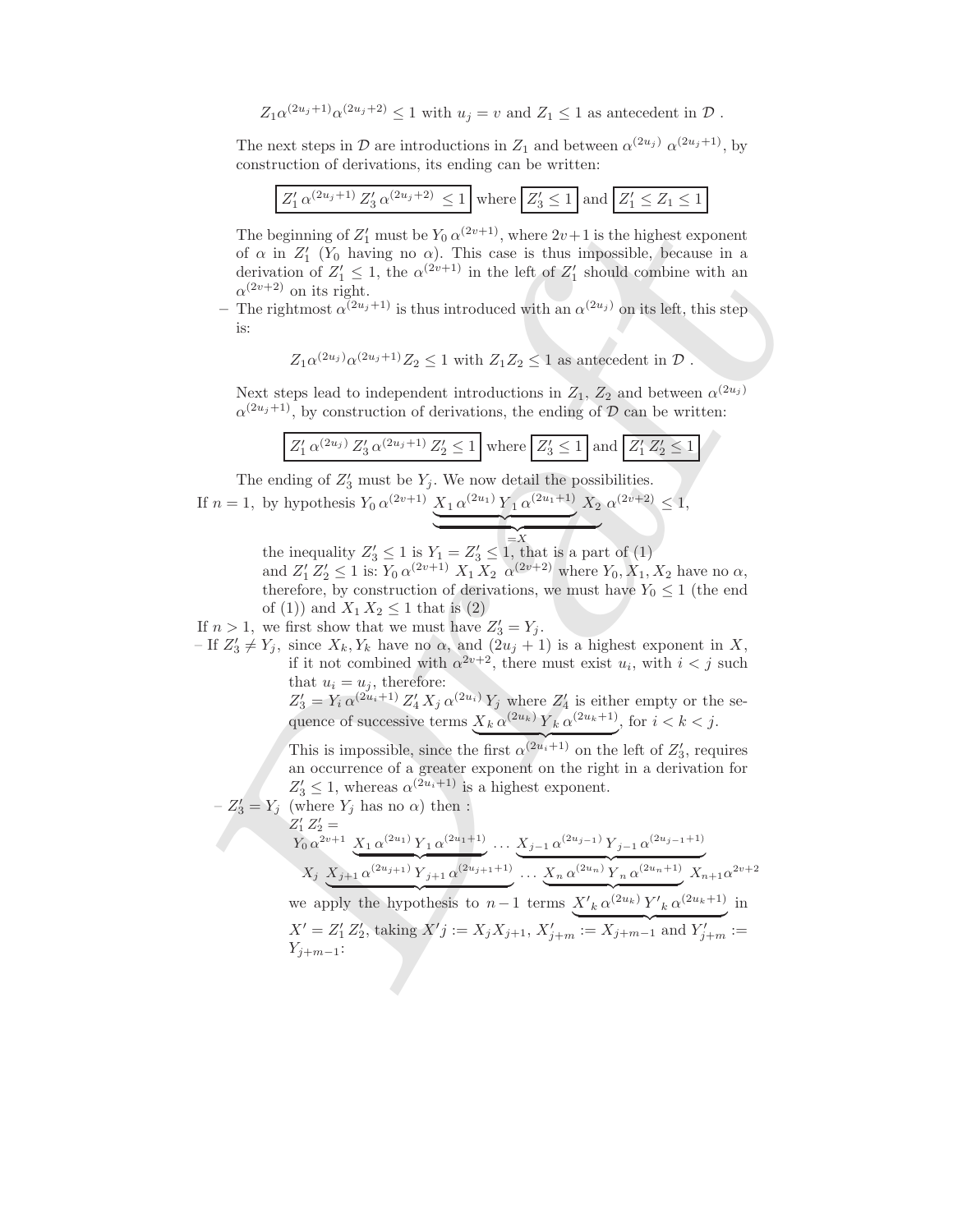(1)' 
$$
\forall k \neq j: Y_k \leq 1
$$
  
(2)  $X_1 X_2 \dots X_k \dots X_n X_{n+1} \leq 1$   
we get full (1) for X from above :  $Z'_3 = Y_j$  and  $Z'_3 \leq 1 \blacksquare$ 

#### Detailed writing and properties of the auxiliary types

Lemma 2 uses the following facts on auxiliary types :

- if  $p_i \leq p_j$  then  $\lambda_i^{2u} \lambda_j^{2u+1} \leq' 1$ - if  $p_i \nleq p_j$  then  $\lambda_i^{2u} \lambda_j^{2u+1} \nleq' 1$  $-$  if  $p_j ≤ p_i$  then  $\delta_i^{2u-1} \delta_j^{2u} ≤' 1$ − if  $p_j \nleq p_i$  then  $\delta_i^{2u-1} \delta_j^{2u} \nleq' 1$ 

This can be summarized as : the only  $Y_k \nleq 1$  of Lemma 2 are  $\lambda_i^{2u} \lambda_j^{2u+1}$  for  $p_i \nleq p_j$  and  $\delta_i^{2u-1} \delta_j^{2u}$  for  $p_j \nleq p_i$ 

This can be checked using the following detailed writing for the auxiliary types

Lemma 2 uses the following facts of auxiliary types.  
\n- if 
$$
p_i \leq p_j
$$
 then  $\lambda_i^{2n} \lambda_j^{2n+1} \leq 1$   
\n- if  $p_j \leq p_i$  then  $\lambda_i^{2n} \lambda_j^{2n+1} \leq 1$   
\n- if  $p_j \leq p_i$  then  $\lambda_i^{2n} \lambda_j^{2n+1} \leq 1$   
\nIf  $p_j \leq p_i$  then  $\delta_i^{2n-1} \delta_j^{2n} \leq 1$   
\nThis can be summarized as : the only  $Y_k \not\leq 1$  of Lemma 2 are  $\lambda_i^{2n} \lambda_j^{2n+1}$  for  $p_j \not\leq p_j$  and  $\delta_i^{2n-1} \delta_j^{2n}$  for  $p_j \not\leq p_i$   
\nThis can be summarized using the following detailed writing for the auxiliary types  
\n $\lambda_i^{2n} \lambda_j^{2n+1}$   $(i = j)$ :  
\n $\alpha^{(2n)} \left( \prod_{j} (\gamma_k^{(2n+1)} \gamma_k^{(2n)})) \prod_{j} (\Gamma(\gamma_k^{(2n+1)} \gamma_k^{(2n+1)})) \alpha^{(2n+1)} \right)$   
\n $\int_{i}^{2n} p_k \leq p_i$   
\n $\delta_i^{2n-1} \delta_j^{2n}$   $(i = j)$ :  
\n $\alpha^{(2n)} \left( \prod_{j} (\gamma_k^{(2n+1)} \gamma_k^{(2n-1)}) \right) \prod_{j} (\beta_k^{(2n+1)}) \alpha^{(2n+1)}$   
\n $\int_{i}^{i} p_k \leq p_i$   
\n $\delta_i^{2n-1} \delta_j^{2n}$   $(i = j)$ :  
\n $\alpha^{(2n)} \prod_{j} (\beta_k^{(2n-1)} \beta_k^{(2n-1)}) \prod_{j} (\beta_k^{(2n+1)}) \alpha^{(2n+1)}$   
\n $\int_{i}^{i} p_k \leq p_i$   
\n $\lambda_i^{2n} \lambda_j^{2n+1}$   $(i \neq j)$ :  
\n $\alpha^{(2n)} \prod_{j} (\gamma_k^{(2n+1)} \gamma_k^{(2n-1)}) \prod_{j} (\beta$ 

if  $p_{k'}{\geq}p_i$ **Proof of Lemma 2.** We consider the *leftmost introduction* of  $q$  in a derivation of  $\Gamma \leq 1$ , involving  $p_i^n$ ,  $p_j^{n+1}$ . The inductives Cases for  $(3)(4)$  can be treated similarly as  $(1)(2)$ .

If there is no q, we apply lemma1: if there is no q, each  $Y_k$  is of the form  $\alpha^{(2u)}Z_k\alpha^{(2u+1)}$  where  $Z_k$  has no  $\alpha^{(.)}$  or of the form  $\alpha^{'}{}^{(2u-1)}Z_k\alpha^{'}{}^{(2u)}$  where  $Z_k$ has no  $\alpha'$ <sup>(.)</sup>; we apply lemma 1, using  $\alpha^{(.)}$ , then the second version of lemma 1, using  $\alpha'$ <sup>(.)</sup>

We now suppose there is an occurrence of  $q$ .

 $-n=2k$  even, case  $q^{(n)}$  belongs to  $h(p_i)^{(2k)}$ ,  $q^{(n+1)}$  belongs to  $h(p_j)^{(2k+1)}$ We can write:  $\Gamma = Z h(p_i^{(2k)}) Z'' h(p_j^{(2k+1)}) Z'$  where Z has no q